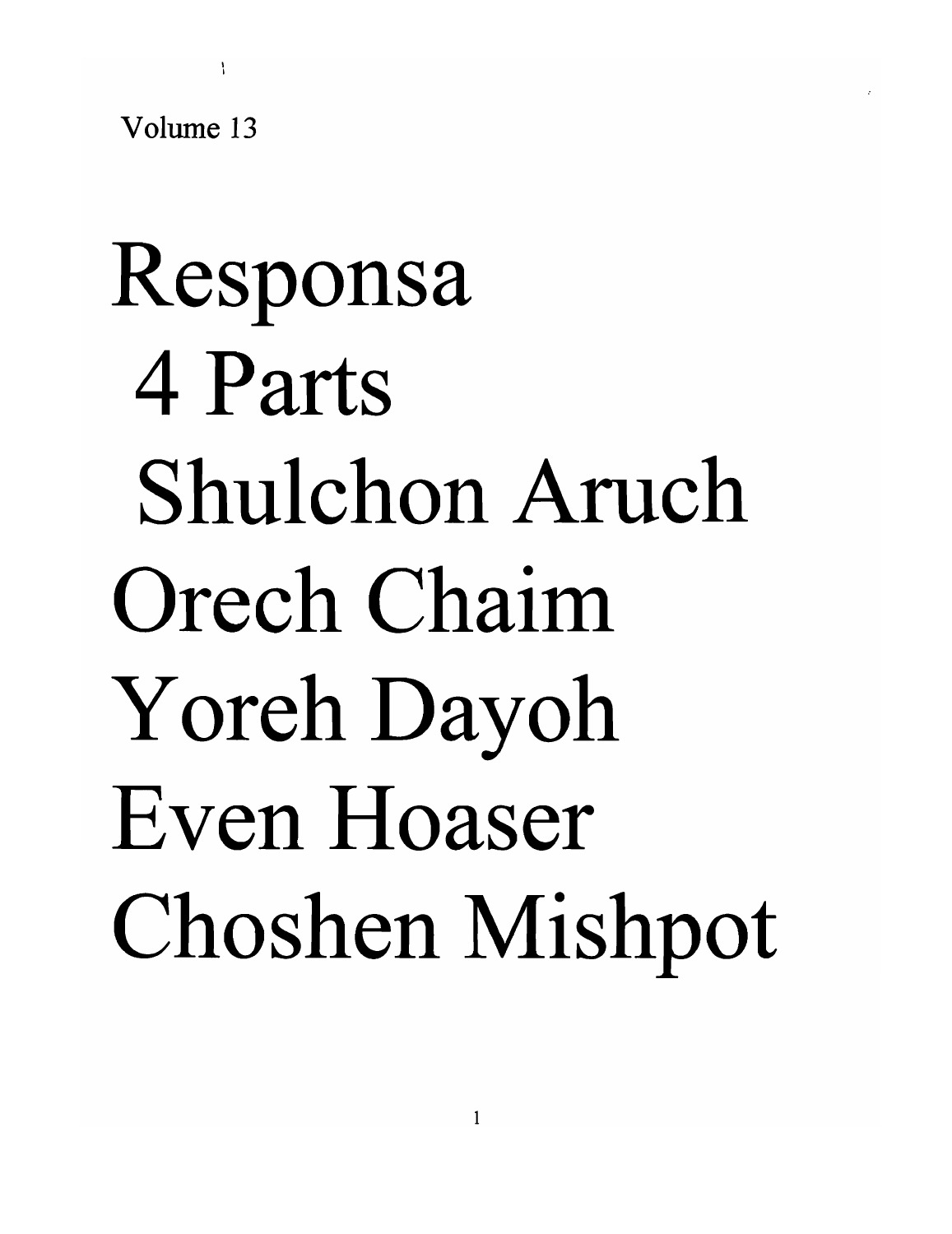### Moshe Siselsender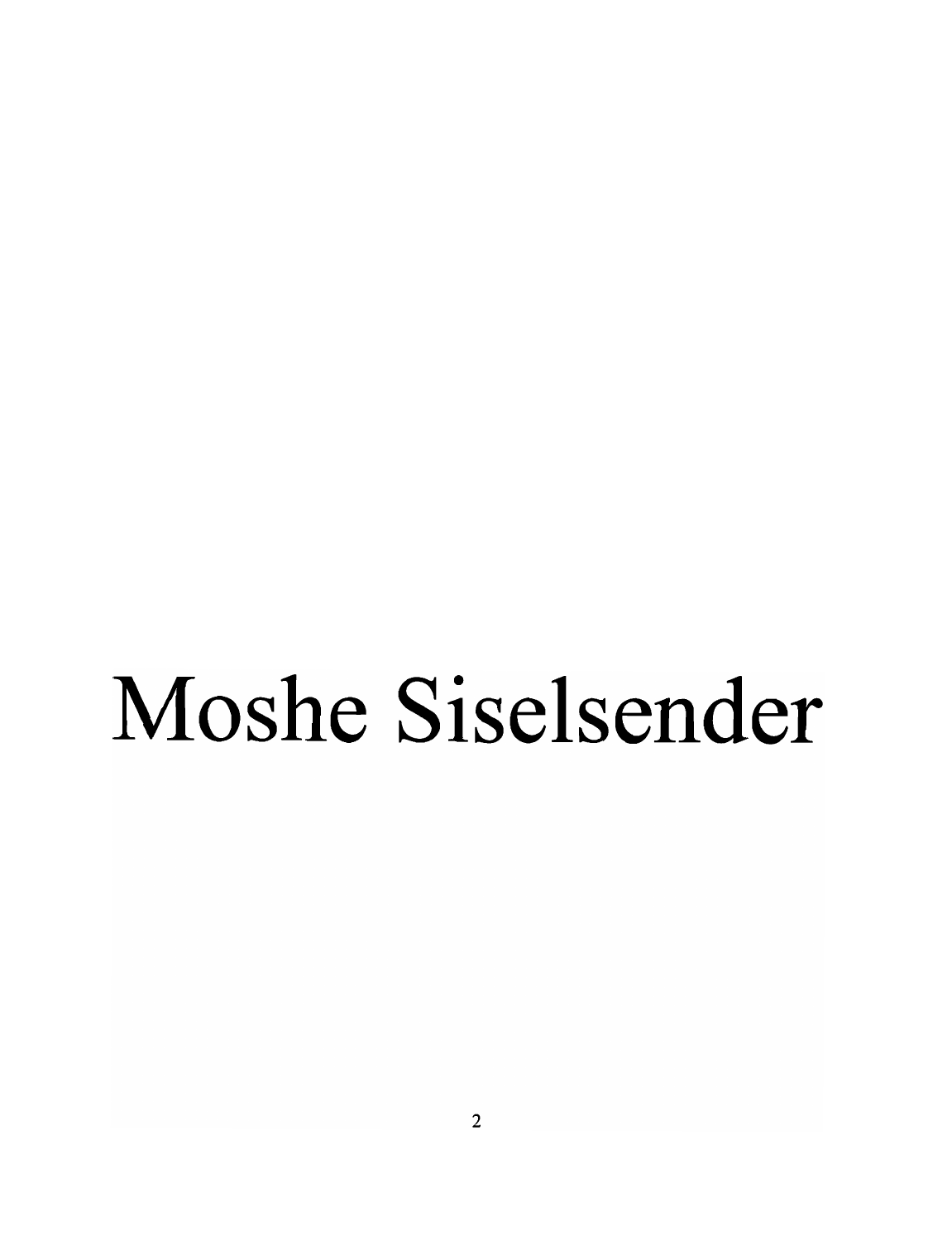## Vol 13 Even Hoaser

### Moshe Siselsender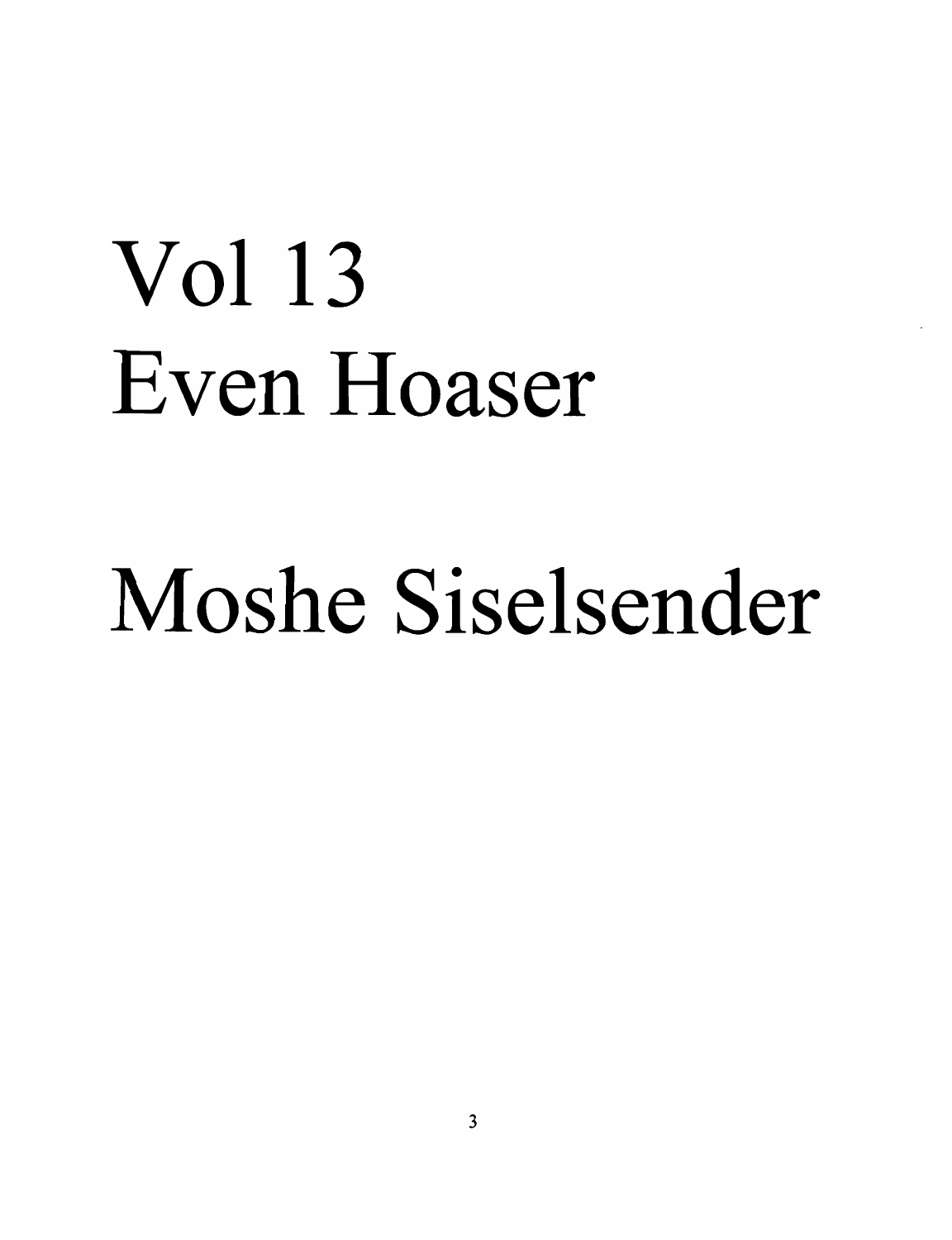## **Chapter 1.**

## **Question**

My husband abandoned me and our two children for a non Jewish woman younger than himself and myself by fifteen years.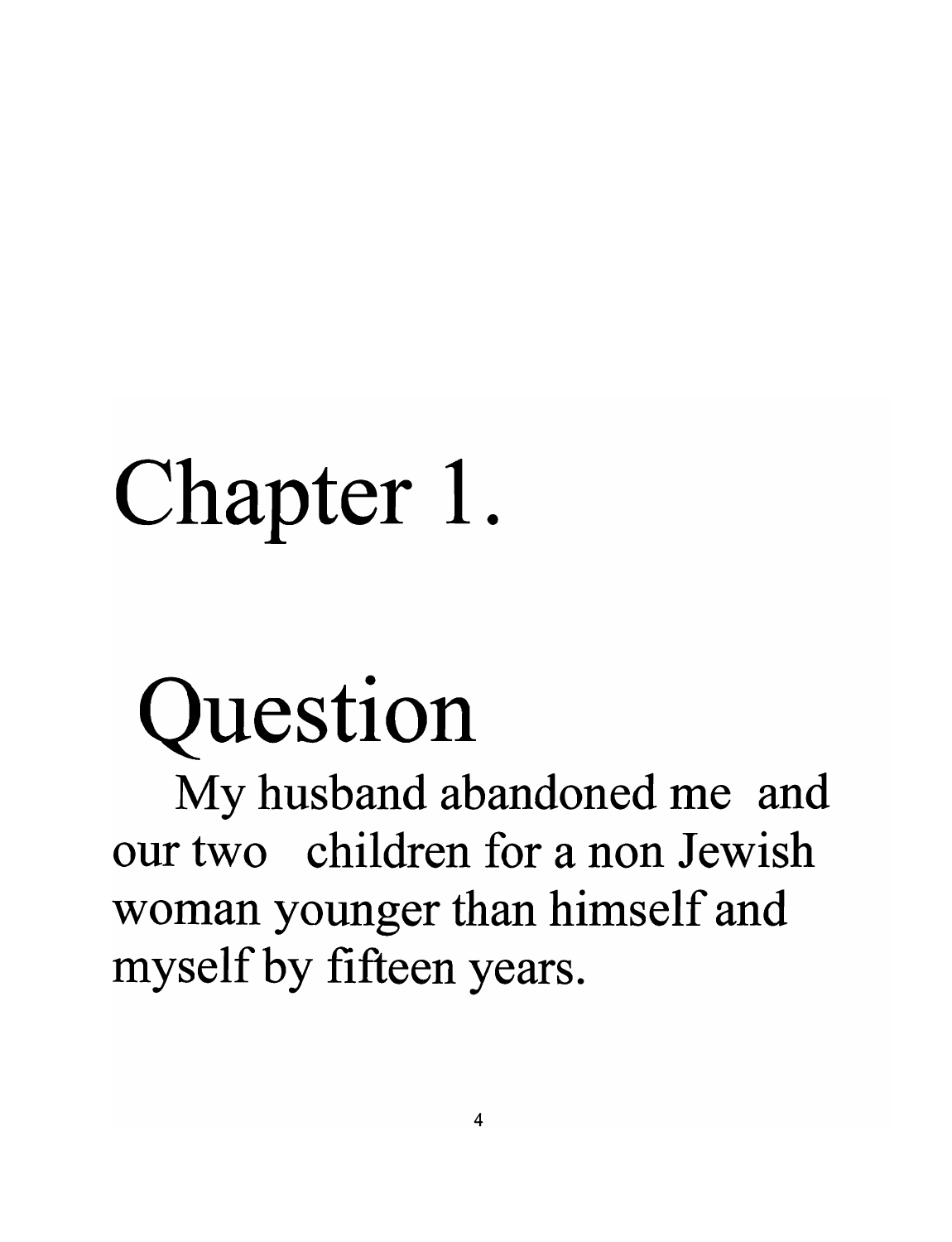Fora number of years he refused to return and also refused to set me free and grant me a Get a Jewish divorce. After the intervention of many Rabbis and mutual friends he finally gave me a Get. We negotiated terms of a civil divorce . He left me the house where we lived that is worth more than a million dollars. He agreed to have the house solely in my name. He also agreed to pay for child support the equivalent of 75% of his gross salary. Even though I work and always earned more than he ever made he provides all of their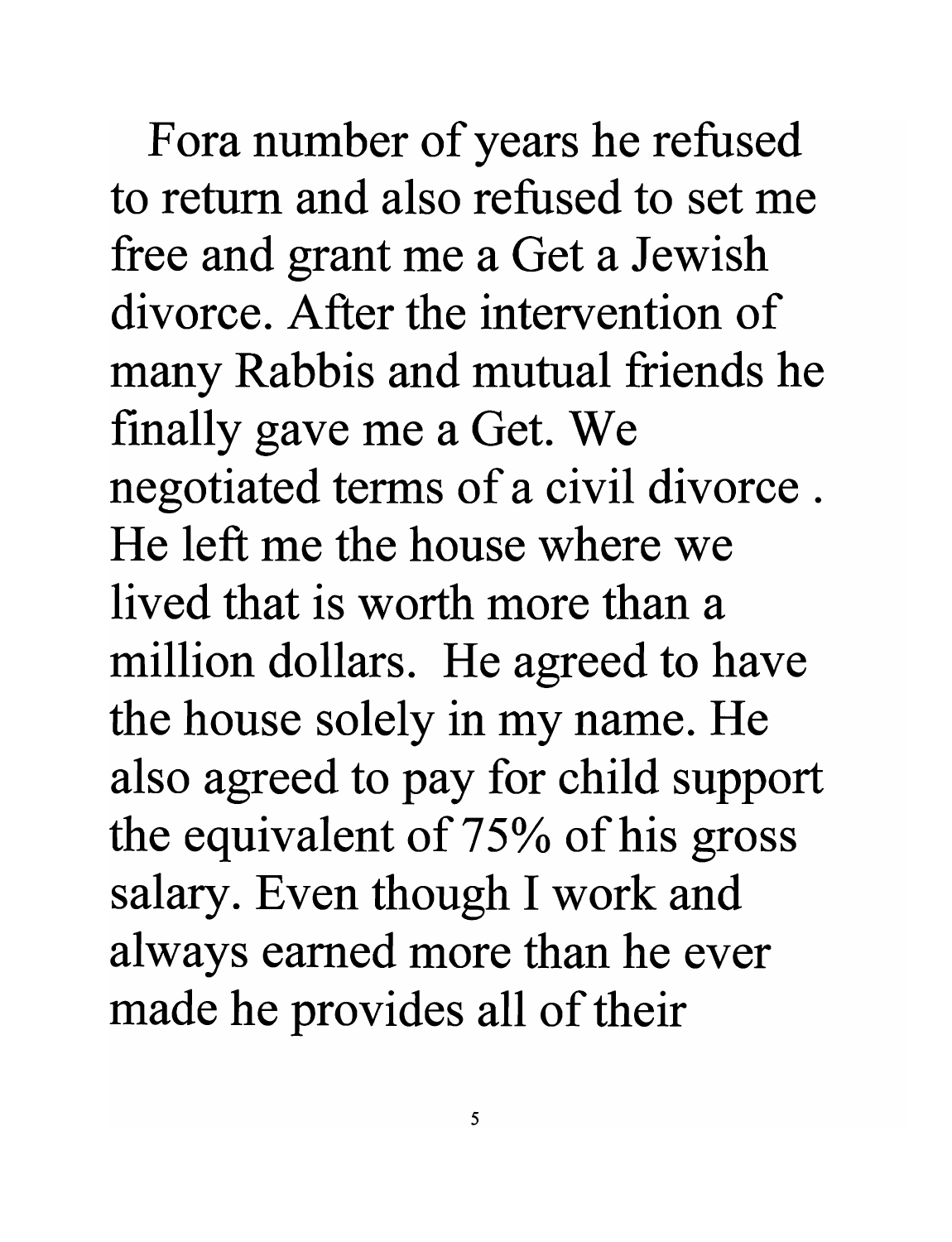support. He agreed to consult with my Rabbi if there are religious issues involved.

For the last three years he has had a common law marriage with his non Jewish partner.

I was fully aware of his relationship and I , nevertheless, allowed my two children my son age 8 and daughter age six to spend 40 % of the time with him. They also sleep over in his home. When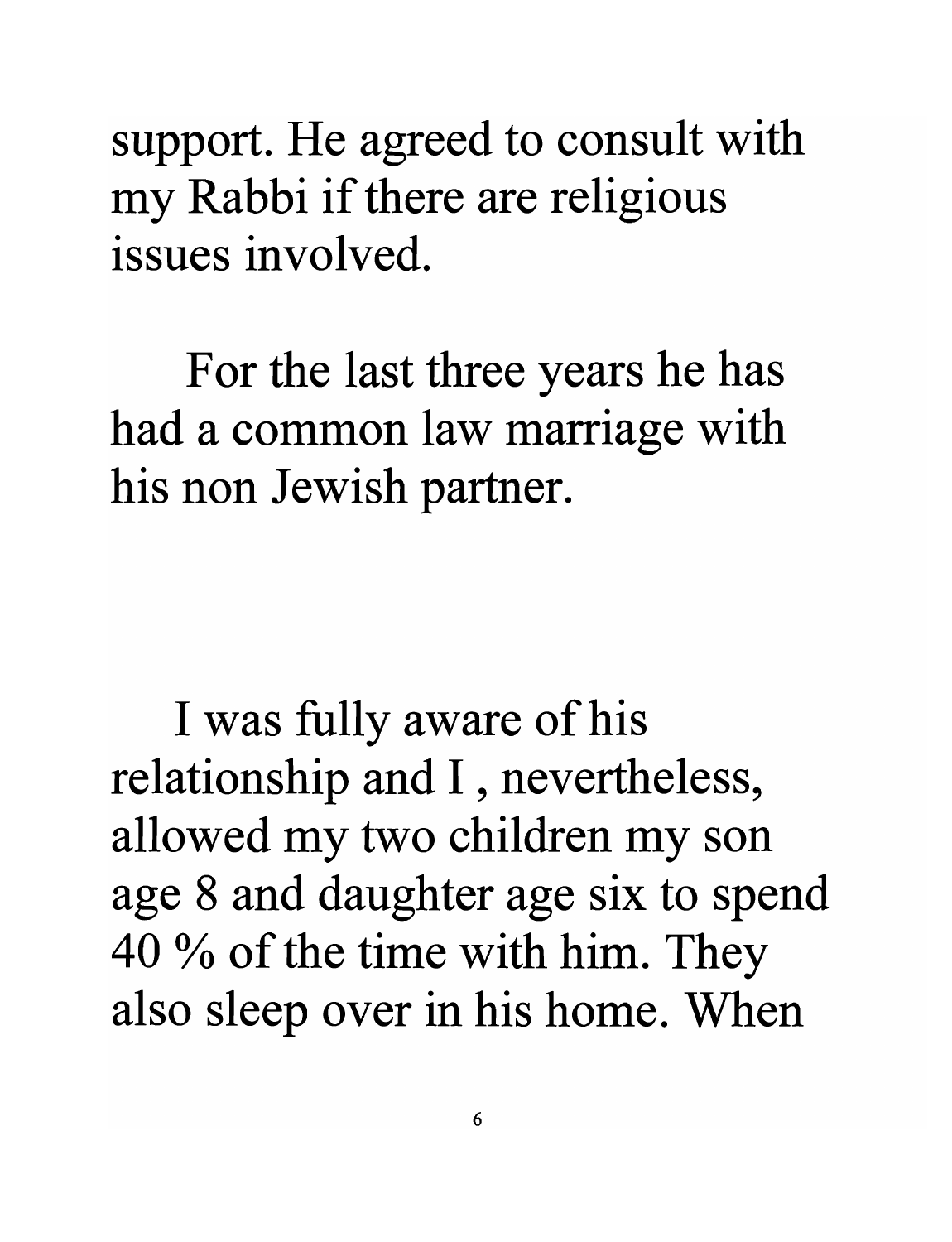my children are with him his girl friend sleeps in her own room.

Now after three years I decided to prevent him from having my children. I enlisted my Rabbi to force my x husband to abandon his girl friend or lose having my children over at night.

I know Rabbi Moshe Siselsender that you were fighting for many years with my husband to return to me . You also threatened him that you would annul my marriage with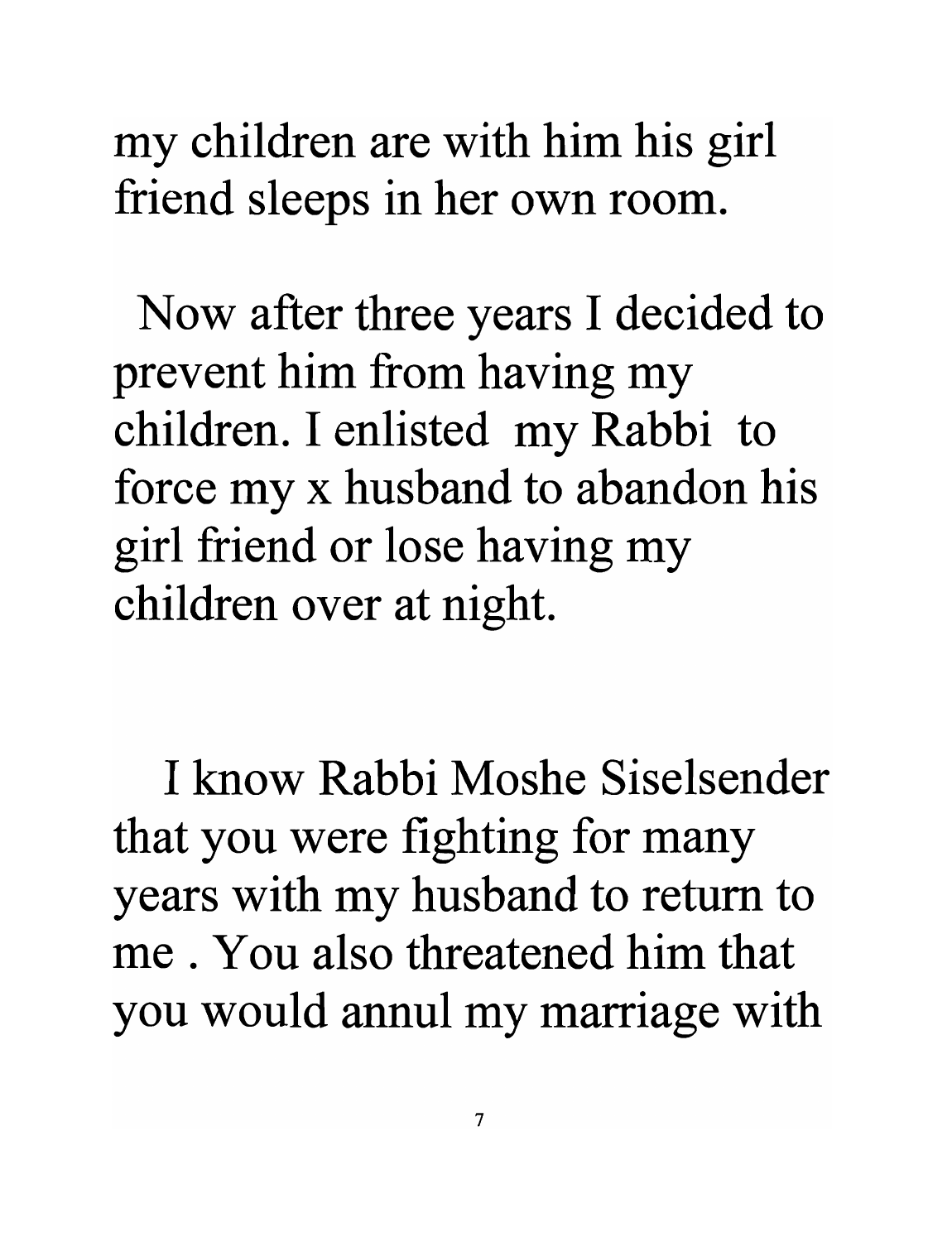him if he refused to grant me a Get. Fortunately he granted mea Get so it was not necessary for you to annul my marriage.

I know that approximately 60 years ago you have been ordained by Rav Moshe Feintein the greatest living sage in the world in the  $20<sup>th</sup>$ Century . You consulted with him for over 30 years .You have his approbation on three books on Jewish law. You also have been ordained by Yeshiva Mesivta Torah Vodaath where you studied for over 10 years. You consulted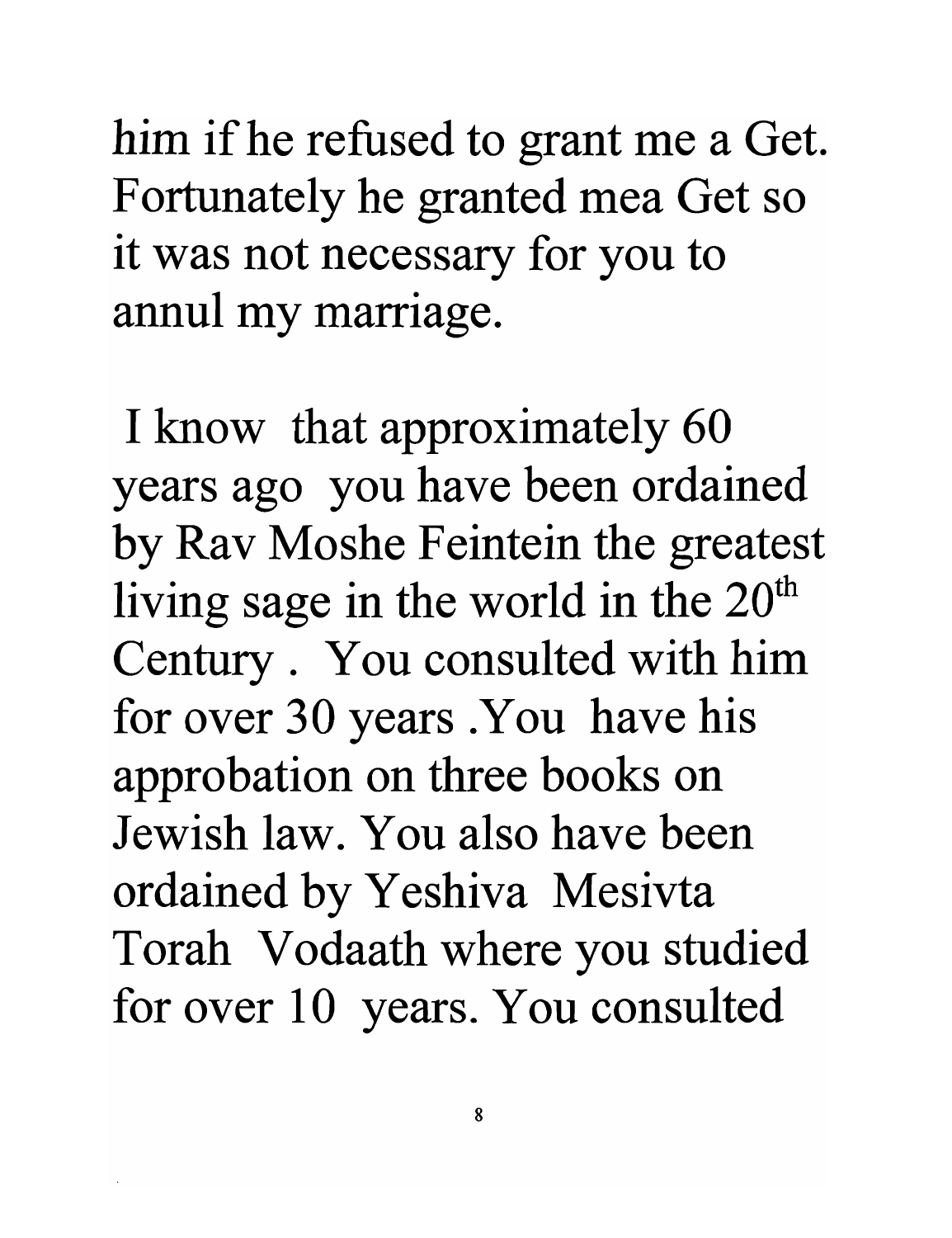with Rav Yaakov Kaminetzki and Rav Shorr for over 30 years. You have the approbation from Rav Shorr on two books of Jewish law. You have the approbation from Rav Yisroel Piekarski on your Responsa on 4 parts of the Shulchan Aruch as well as on may other volumes you wrote. Rav Piekaski was the head Rosh yeshiva at Lubavitz and Hallachic advisor to the late Lubavitzer

Rebbi. Rav Moshe Feinstein Rav Yaakov Kaminetzki and Rav Piekarski gave you an approbation for your Kollel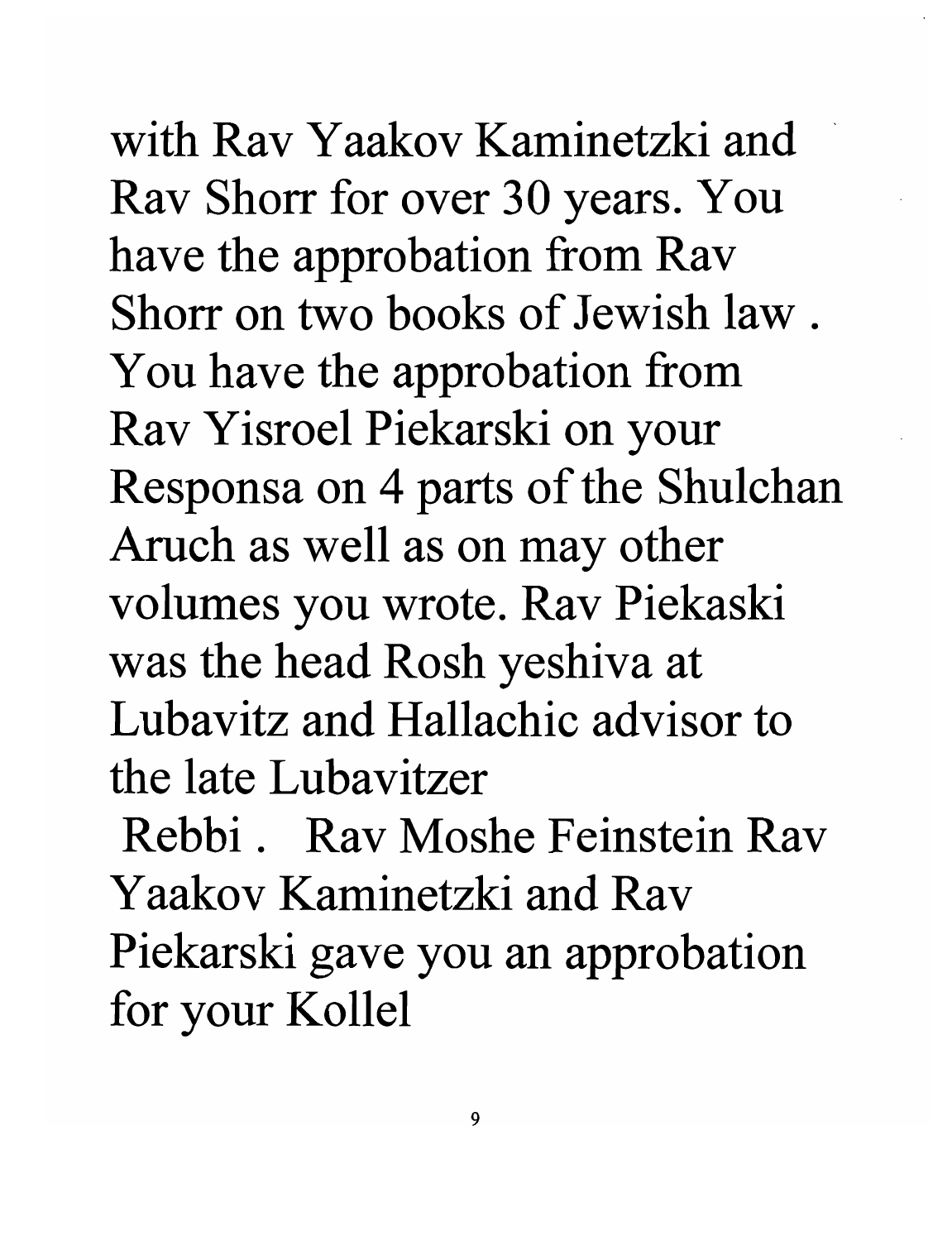I know that you presently have 12 books on Jewish law on the internet with over 500-900 million hits. At one time you had 4 billion hits .one has to type in google god life jewish isreal and your web site pops out

You are also known as agunah and you name is moshe siselsender.

If one is in google and types

god life j your web site pops out

god life jewish israel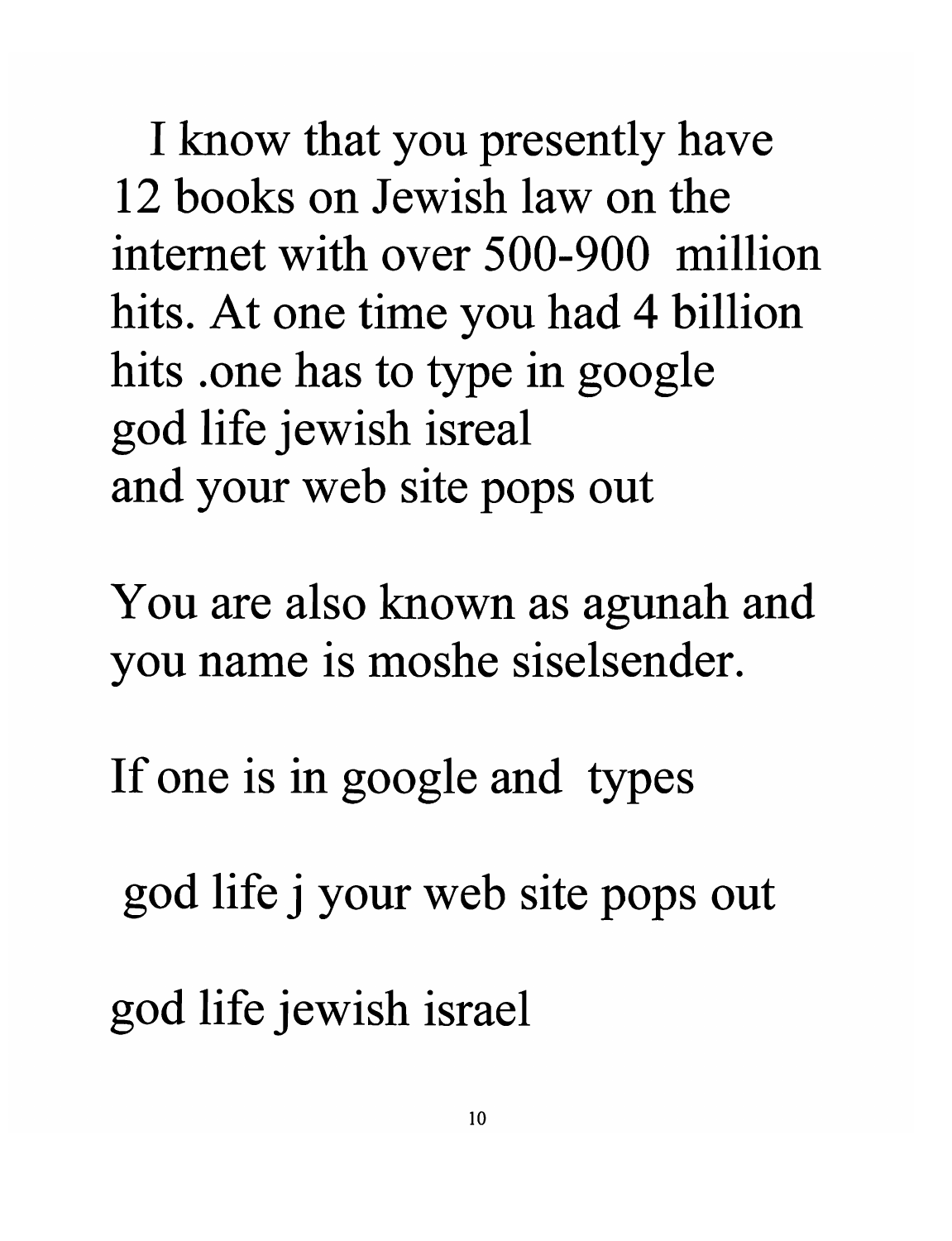If one then presses the enter key one can see the number of hits . Your web site presently gets daily not less than over 500 million hits through out the world.

I therefore feel confident in addressing this question to you.

My x husband informs me that his girl friend presently is observing all Jewish rituals. She observes Kashtuth the Kosher dietary laws Shabbos the Sabbth laws . She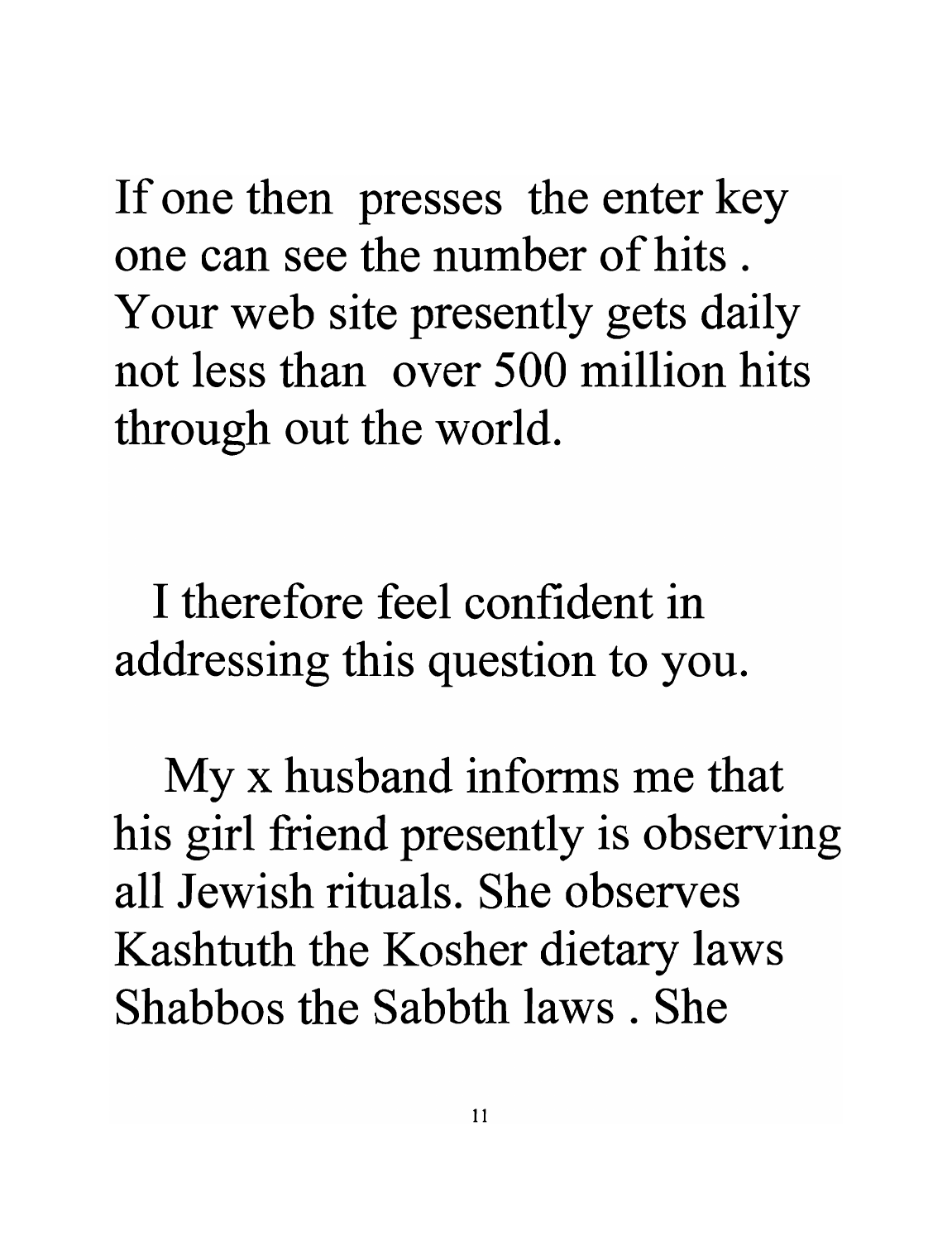observes Taharot Hamishpocho She dips in the Mikvah 12 days following her monthly period. She has already made arrangements to convert according to Jewish Law.

Although the Civil Court has approved our civil divorce because of the back log the final decree has not been issued.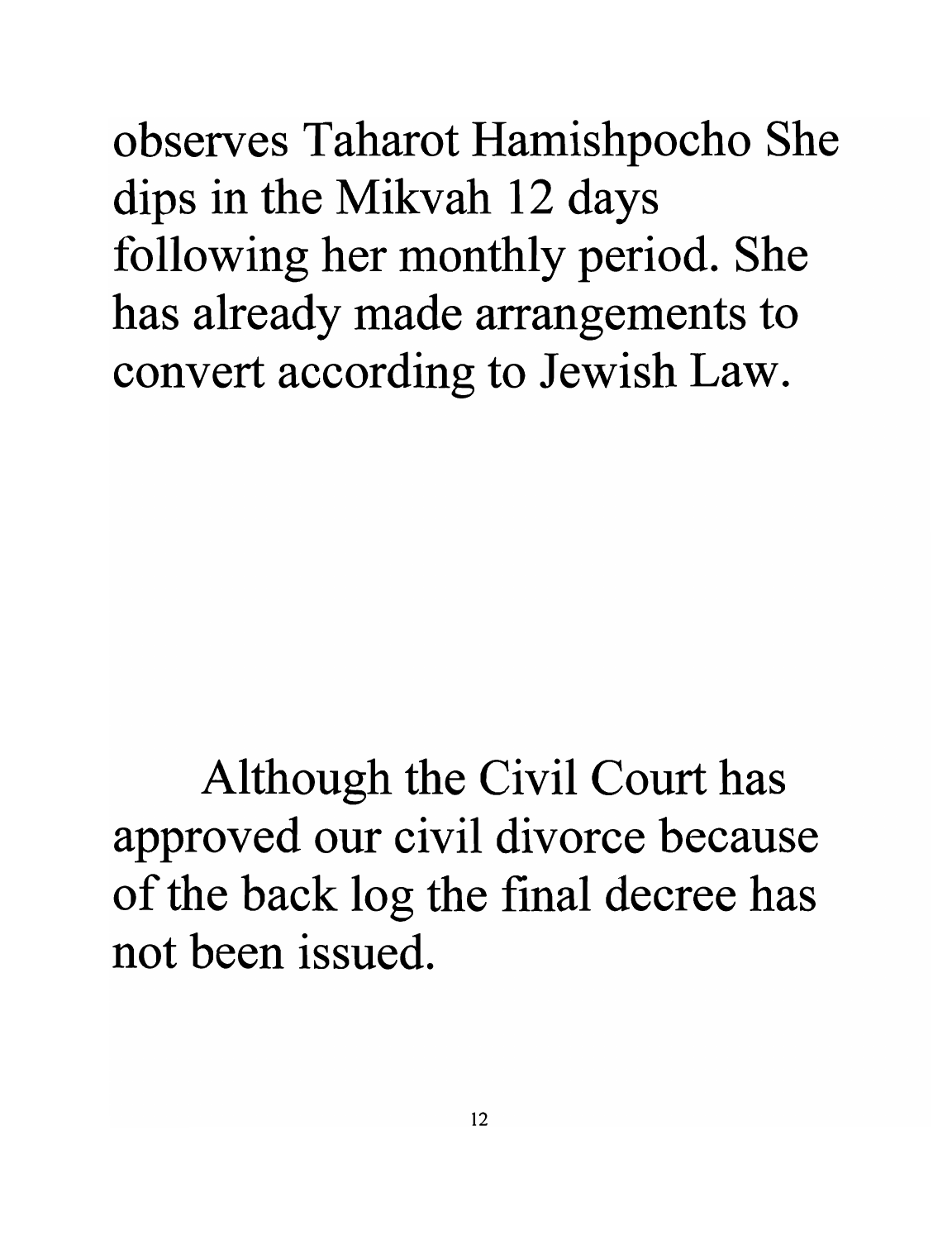#### I have already gotten engaged but unfortunately, it did not work out.

It is specifically mentioned in the text of of the religious divorce that after 90 days following the Get the Jewish divorce I am free permitted -to have sex if I so elect within or outside of marriage. If I get pregnant my children outside of marriage are not deemed mamzarim illegitimate- if I am Niddah I did not dip in the Mikvah 12 days after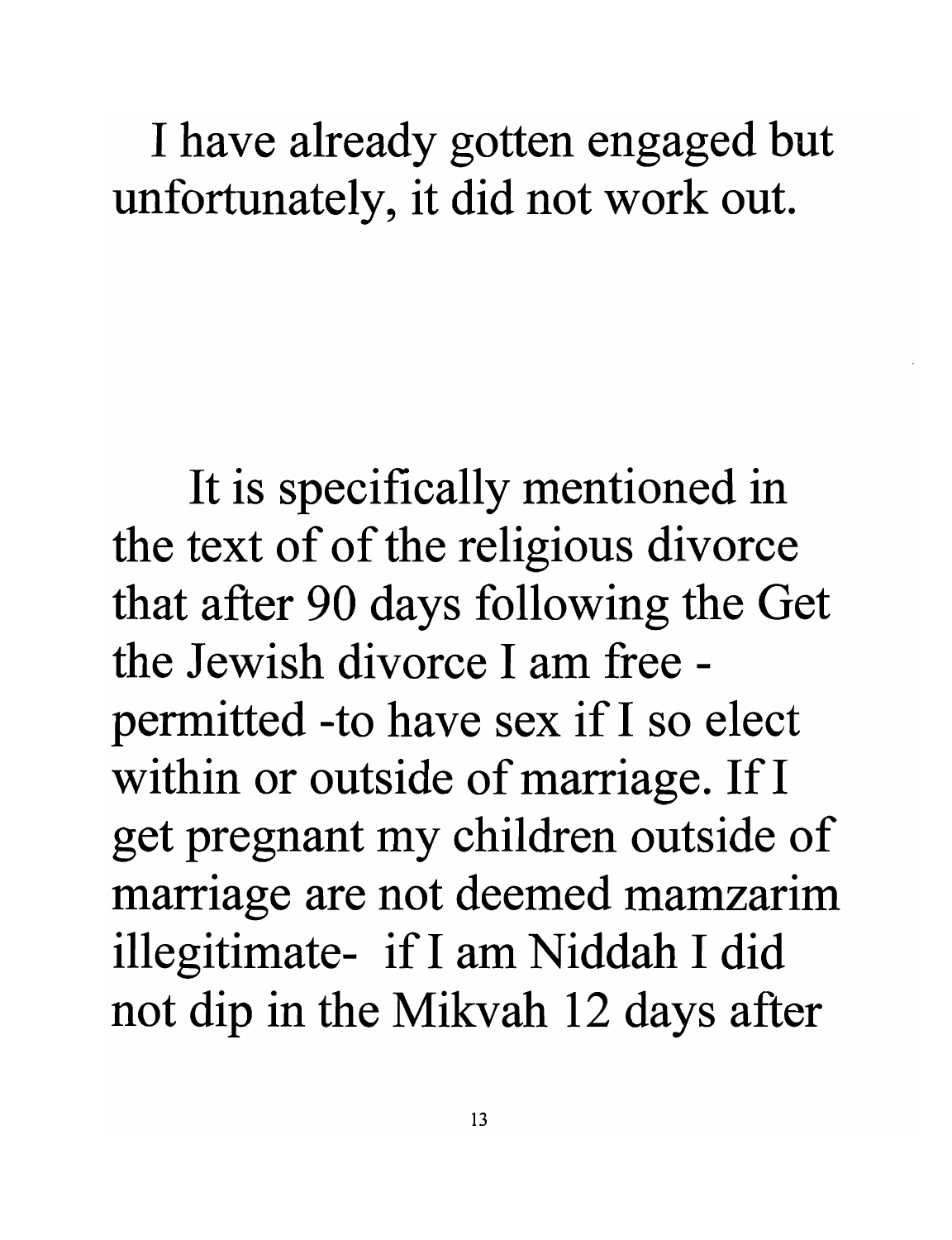my period before I have sex with my partner has no effect at all on the legitimacy of my children.

Would I be prohibited from having an affair there would never exist a valid divorce.

However I have been dating men, not women, other wise how could I have gotten engaged? The fact that my final decree of a civil divorce did not arrive did not effect or stop me from becoming engaged. Would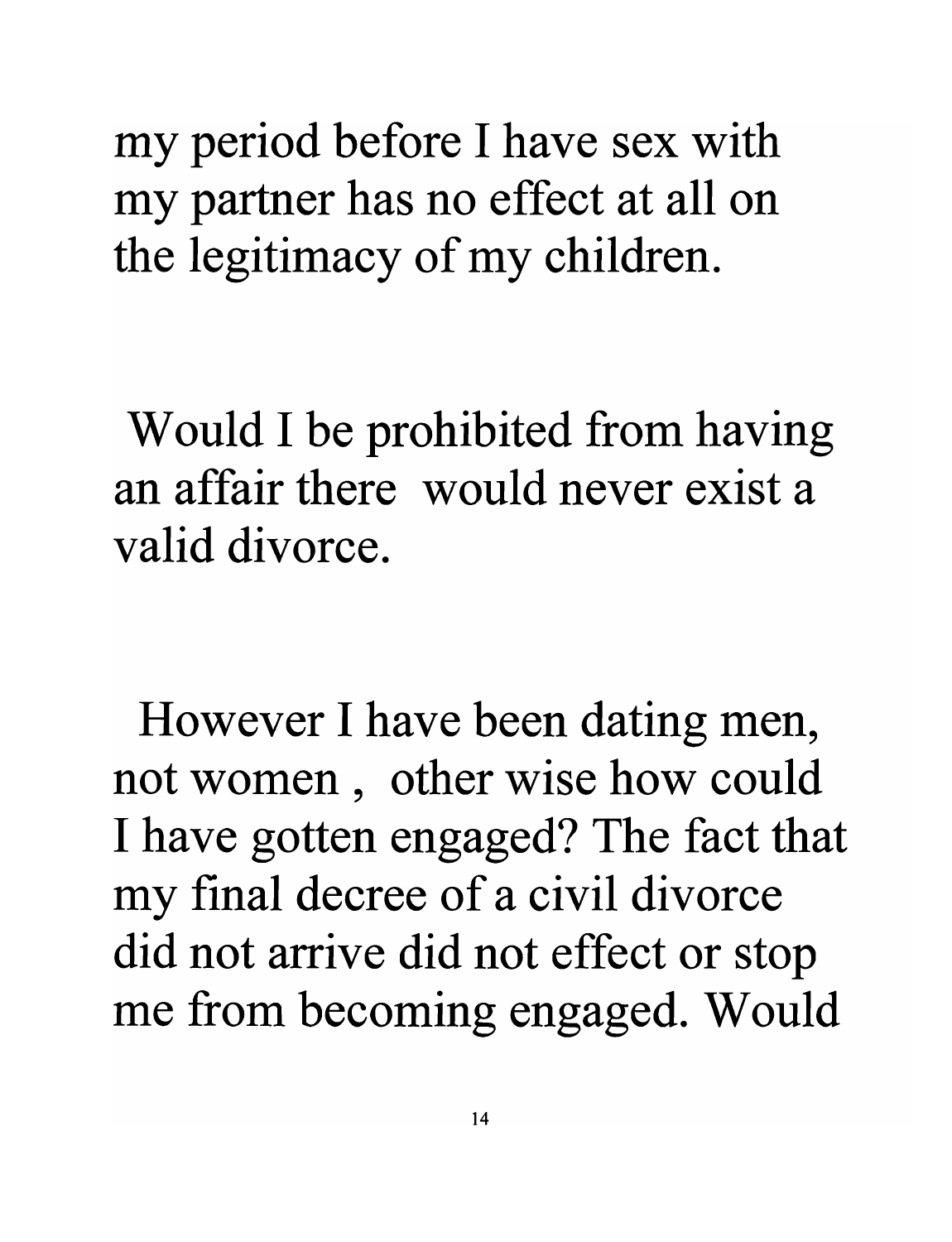I have chosen to have sex with the man I became engaged I would not have been deterred because the final decree did not come in.

If I was or was not intimate with the man I was dating or will be  $\lambda$ dating is not the business of my x husband nor is it the business of my congregational rabbi whom I now enlisted to persecute my husband and make life miserable for him. I am paying him back for what he did to me.

Nor will my dating other men and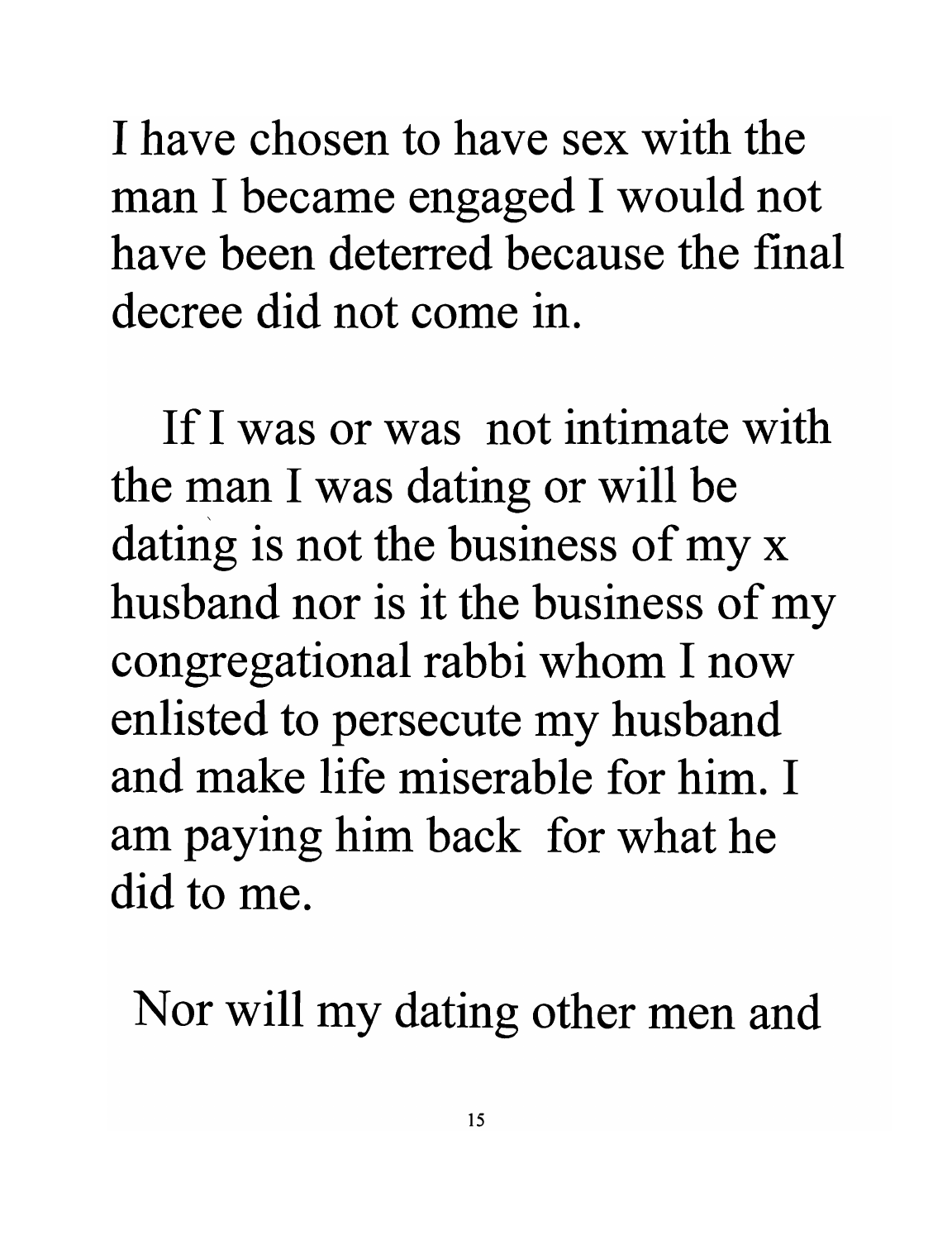if I so elect to have an affair in front of my children have any effect on them.

But in the case of my x-husband even if his girl friend sleeps in her room it is different. He is a monster and his very presence has an ill effect on my children.

Now my question.

According to Torah Judaism is it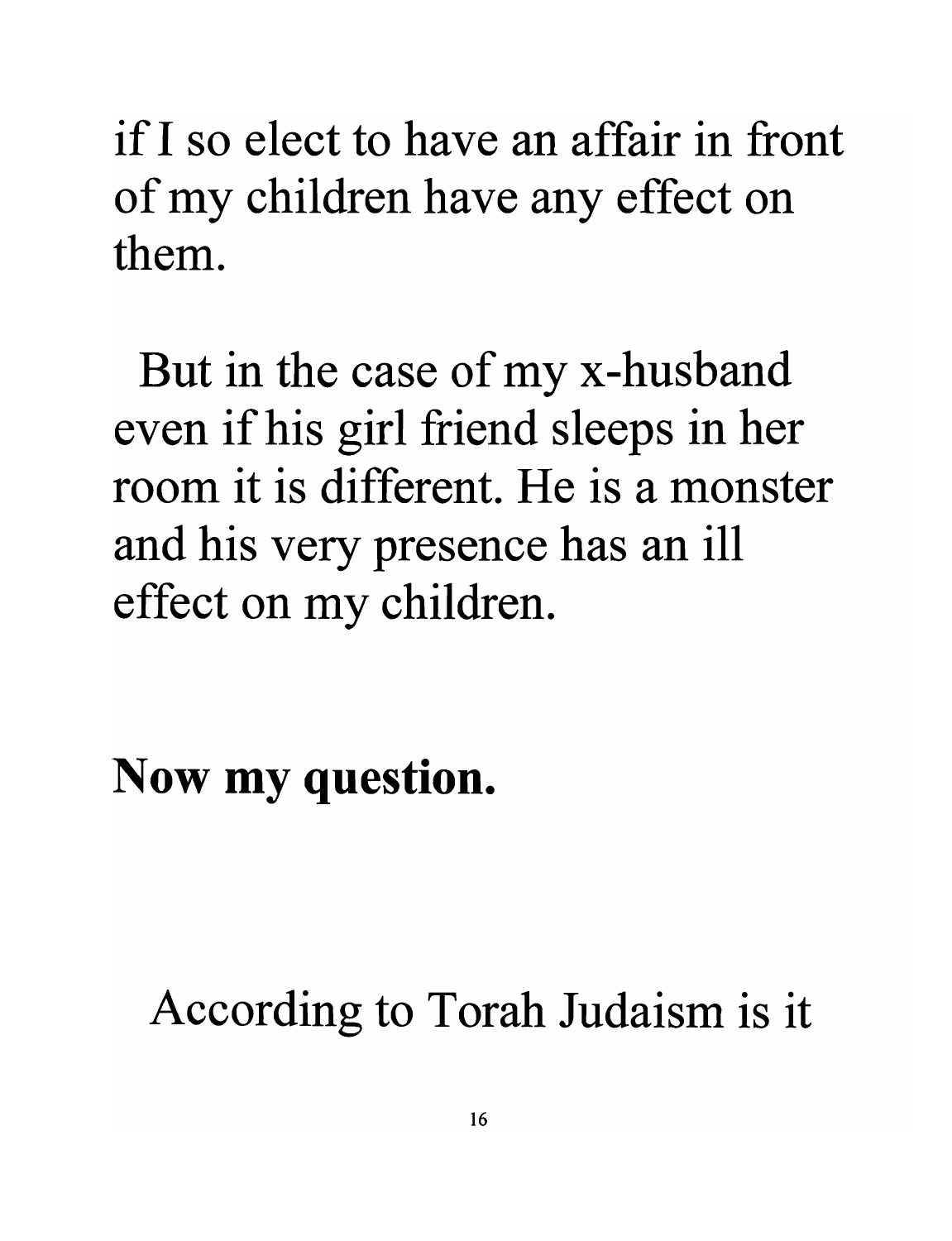#### permitted for my husband to have a common law marriage?

If my children stay over night would the fact that my x husband's girl friend sleeps in a private room in the same apartment be detrimental for their mental health and Jewish Torah upbringing?

Response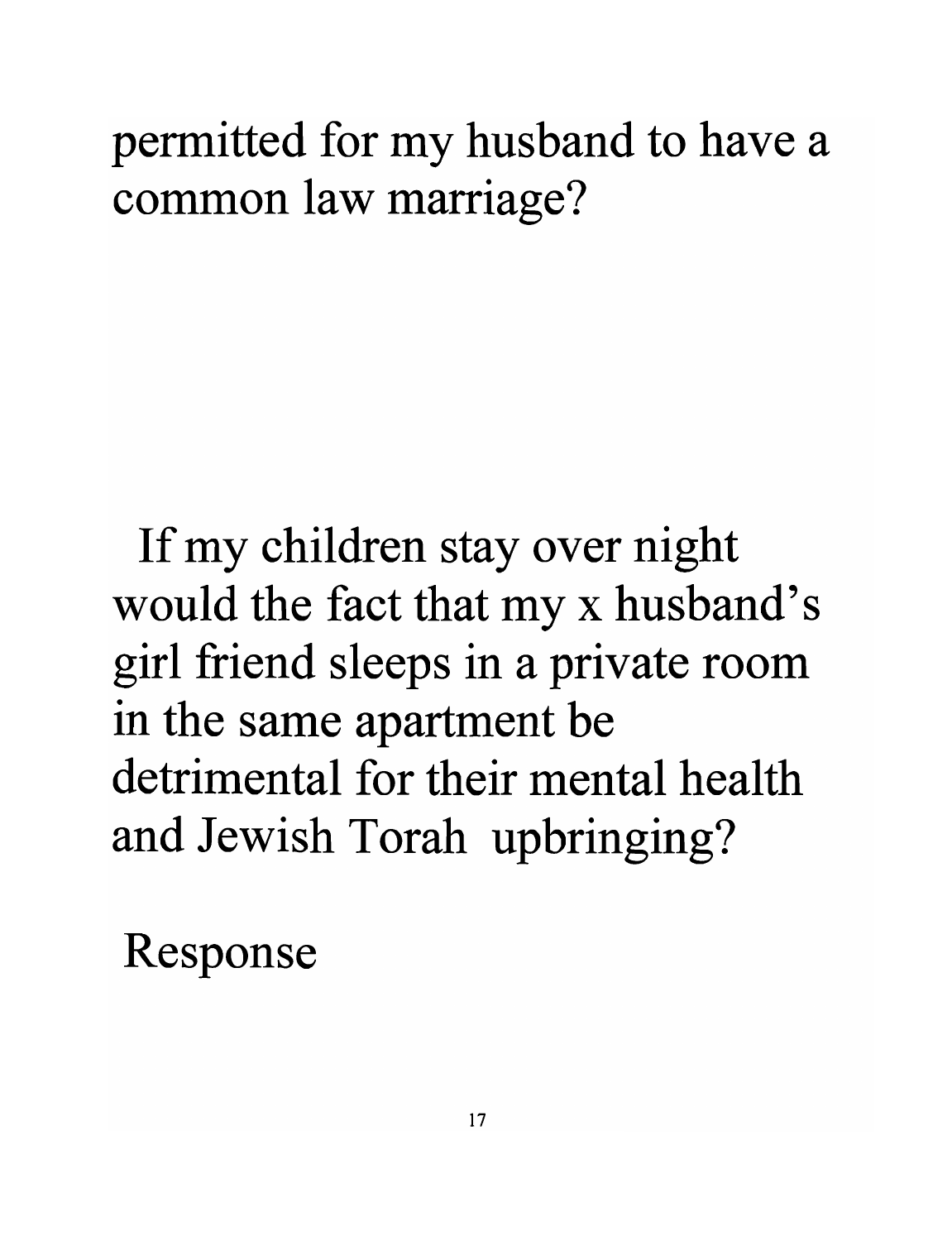Jewish law is divided over this issue. In my book # 10 chapter 12 I have discussed this issue in great length. Go into the internet and follow the instructions I wrote above and you will be able to read and down load my book 10 chapters 1-16

#### I will not repeat the arguments and discussion here.

All that I will comment is that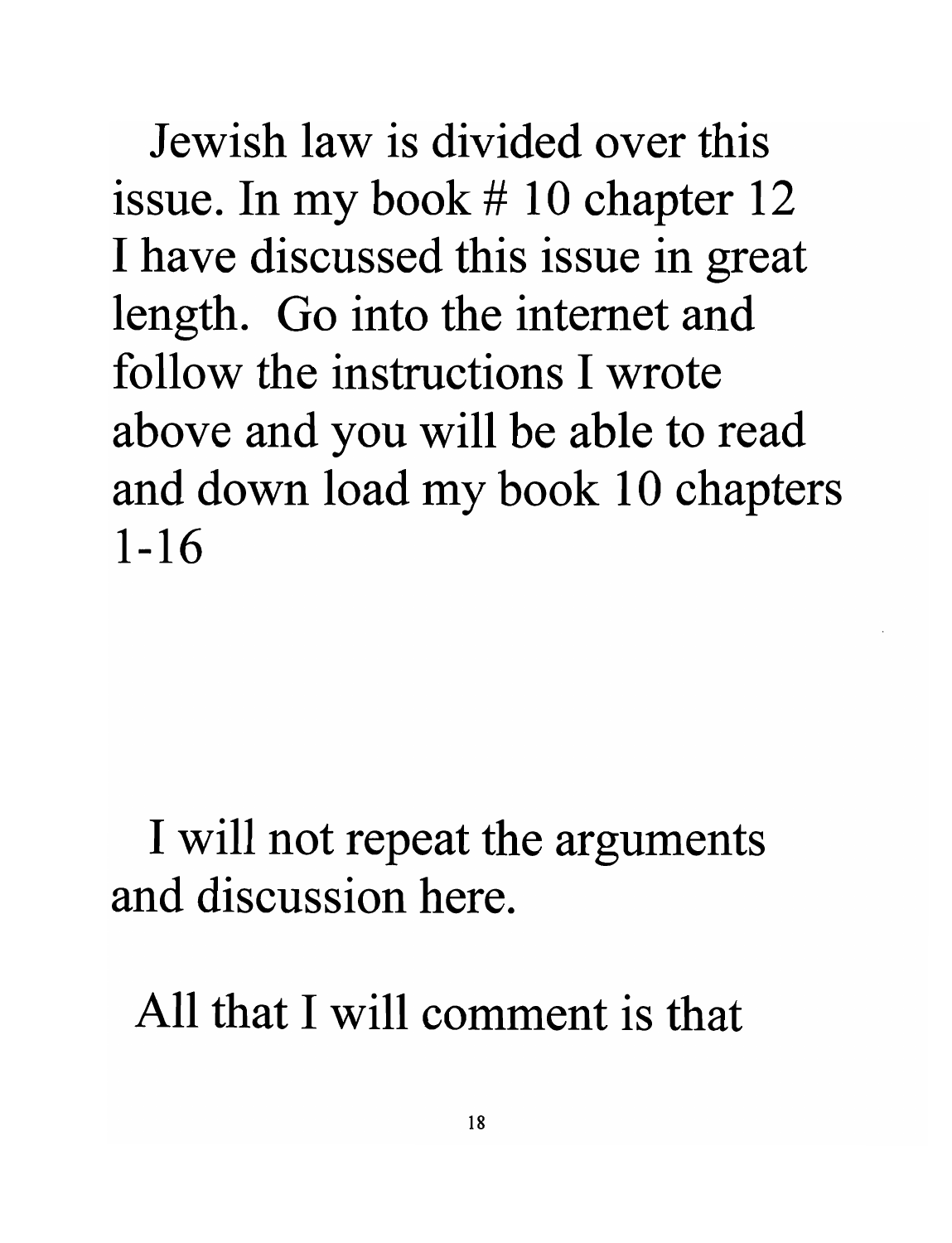#### JEWISH PRACTICE IS OPPOSED TO COMMON LAW MARRIAGES.

However as you yourself point out that your x husband is waiting for the final divorce decree to arrive then he will immediately have a civil marriage and a chupah-a religious marriage.

There exists a question if one is able to have both a civil and religious wedding once the Court approved of your marital division of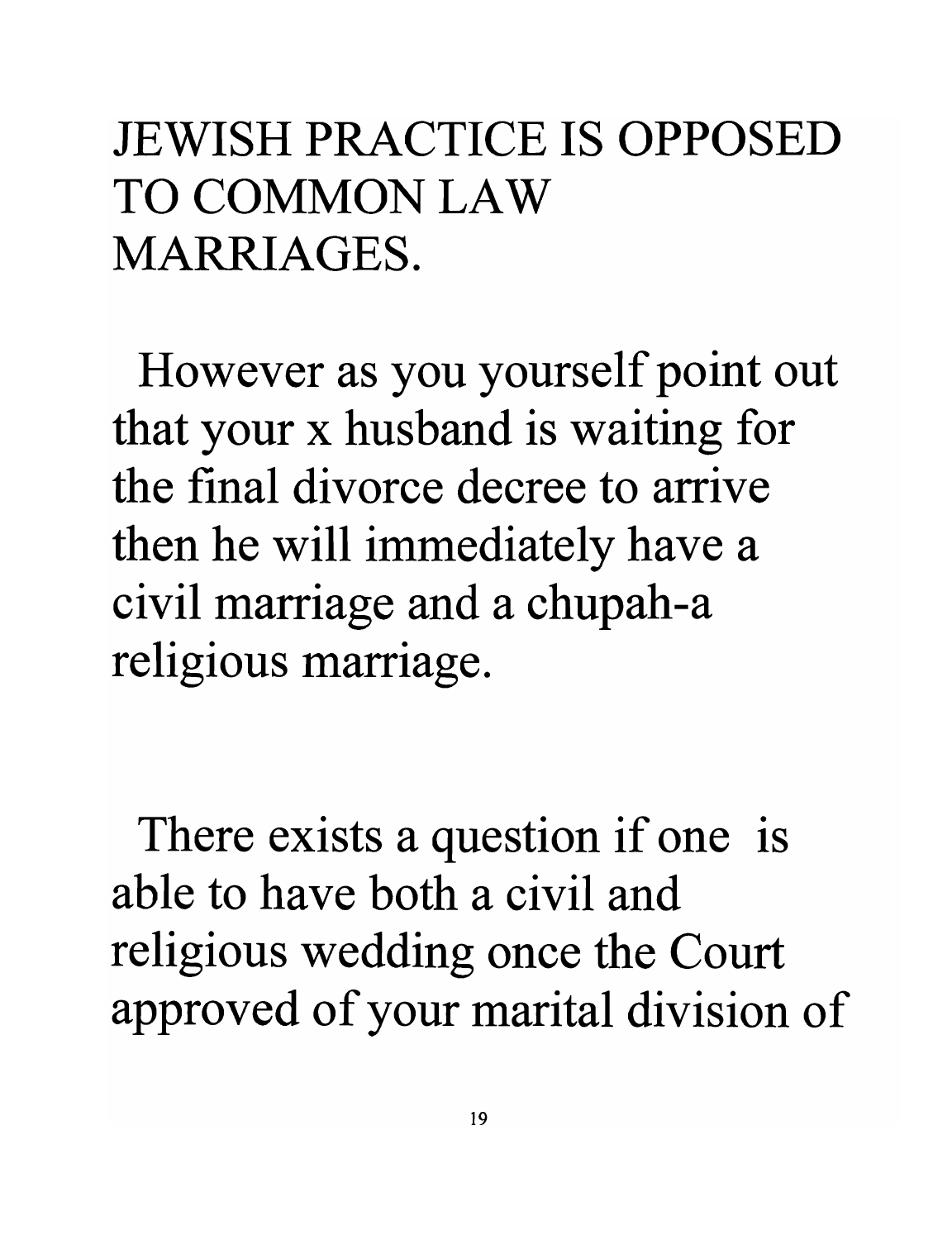property and agreed for a divorce before the issuance of the final **decree? Or** can one have a religious marriage only with out a civil marriage? I know of many situations publicized in the newspapers that both the x husband and x wife have remarried with a Jewish ceremony with out a civil marriage. Would the courts prosecute such individuals for

bigamy? I am not an attorney.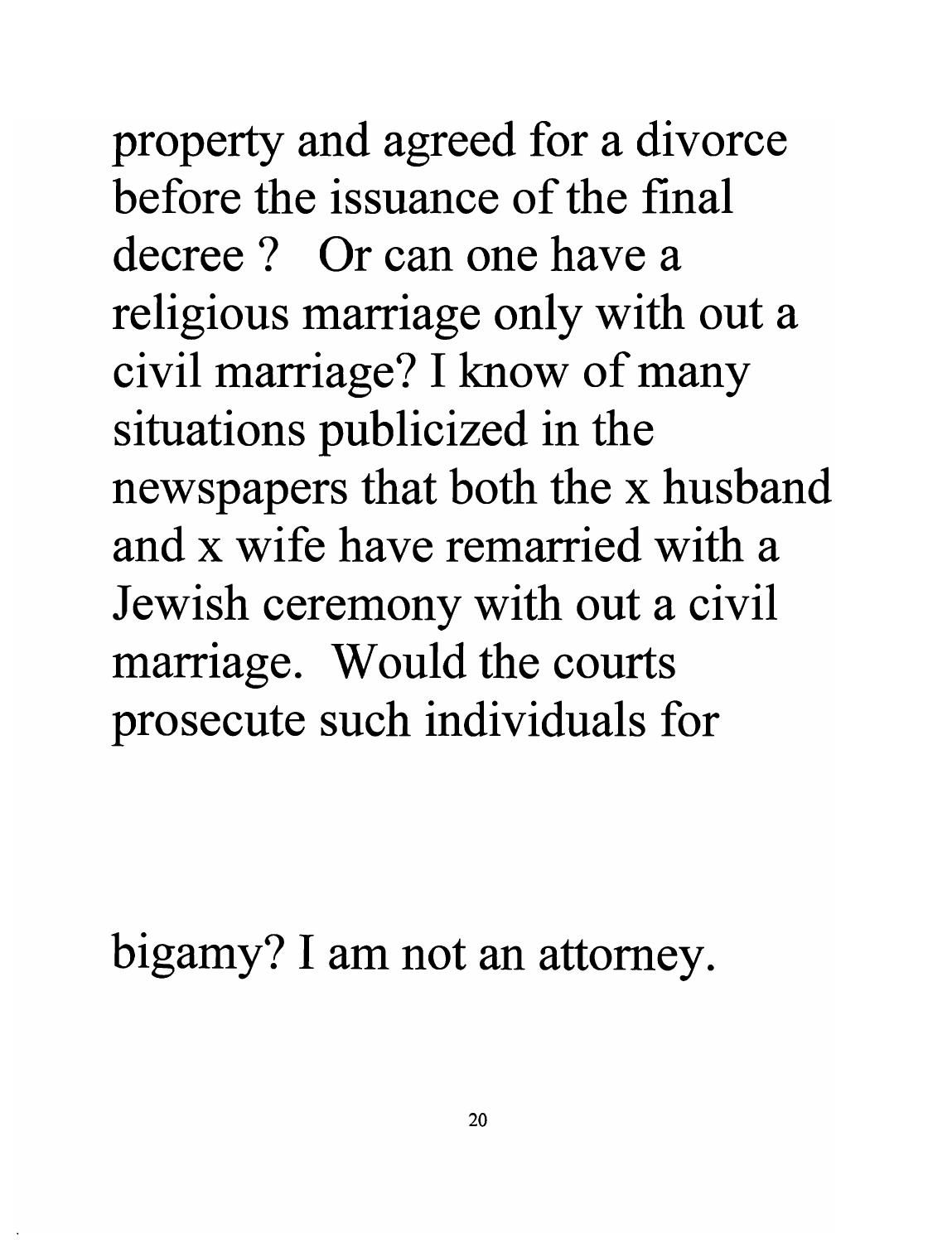Your x husband has assured me that if he receives written advice from his attorney that it is legal in New York State to have both a civil and religious marriage or only a religious marriage that he will proceed to do what is legal.

If you read my book 10 chapters 1- 15 you will discover that it is not necessary to have Rabbis officiate at a Hallachic wedding. One need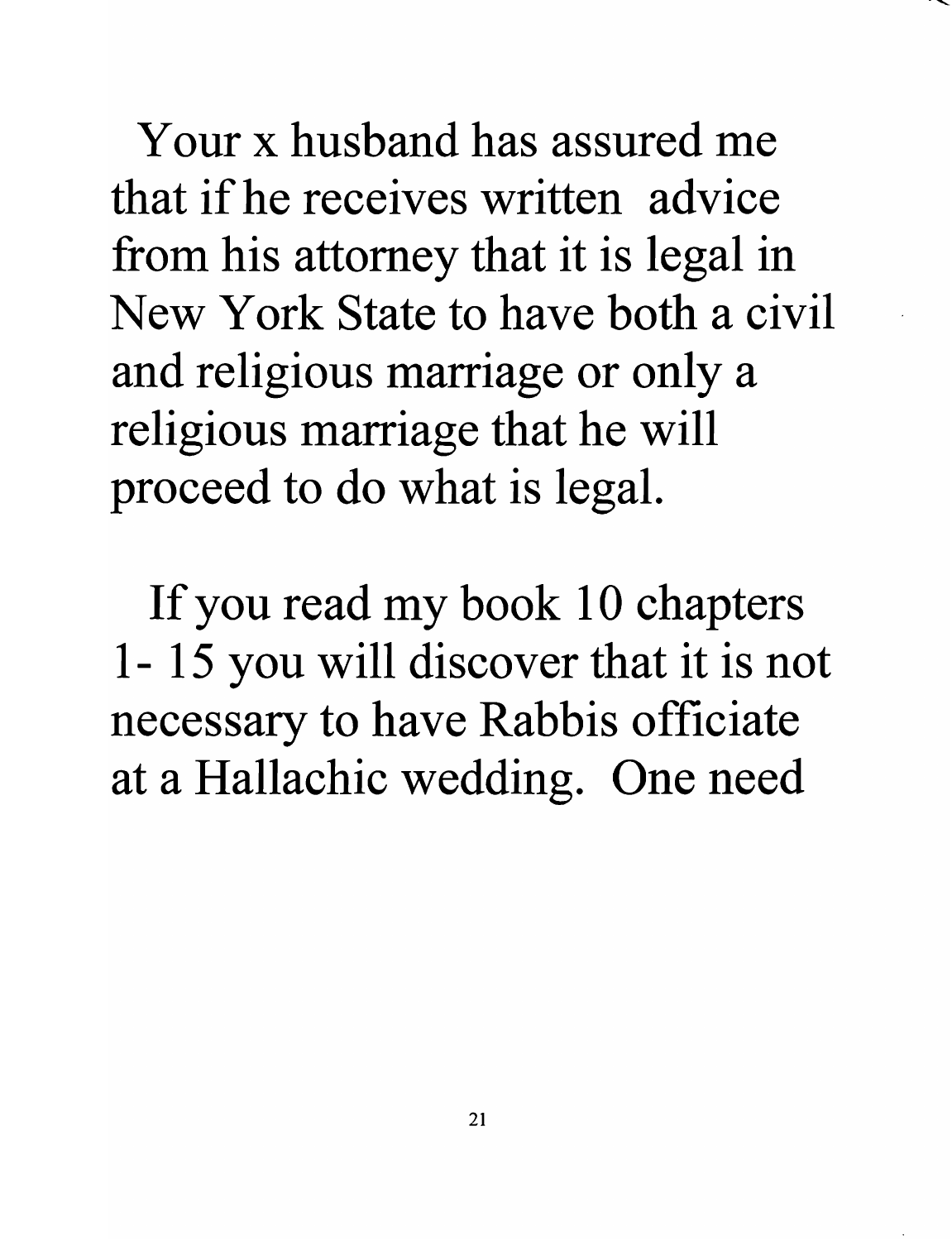not have any official wedding. If a man and woman consistently for a period of over 30 days live in the same house have sex and both partners do not affirmatively rule out a Hallachic marriage and insist that their relationship is no more that a common law marriage they have an Hallachic marriage.

So please be assured that I empathize with you. I do not have words sufficient to condemn your husband for abandoning you. I was very actively engaged in fighting for your behalf. The fact that you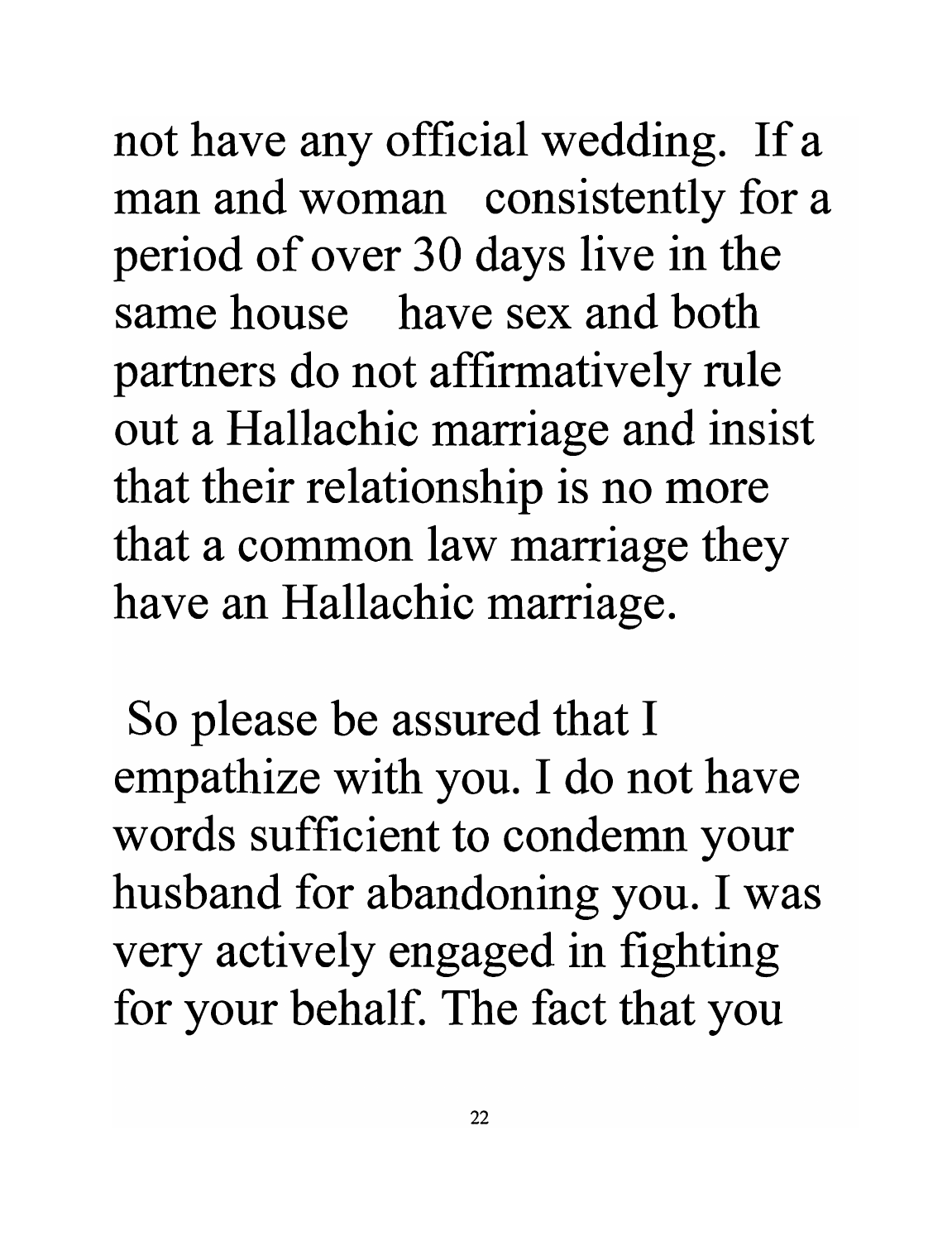received a Get a Jewish divorce and the once in a life time property settlement is not because of your congregational rabbi but because of me.

You admit that according to the very language of the get that set you free you were at liberty to have sex. Is that correct ?

So what is good for the goose is good for the gender.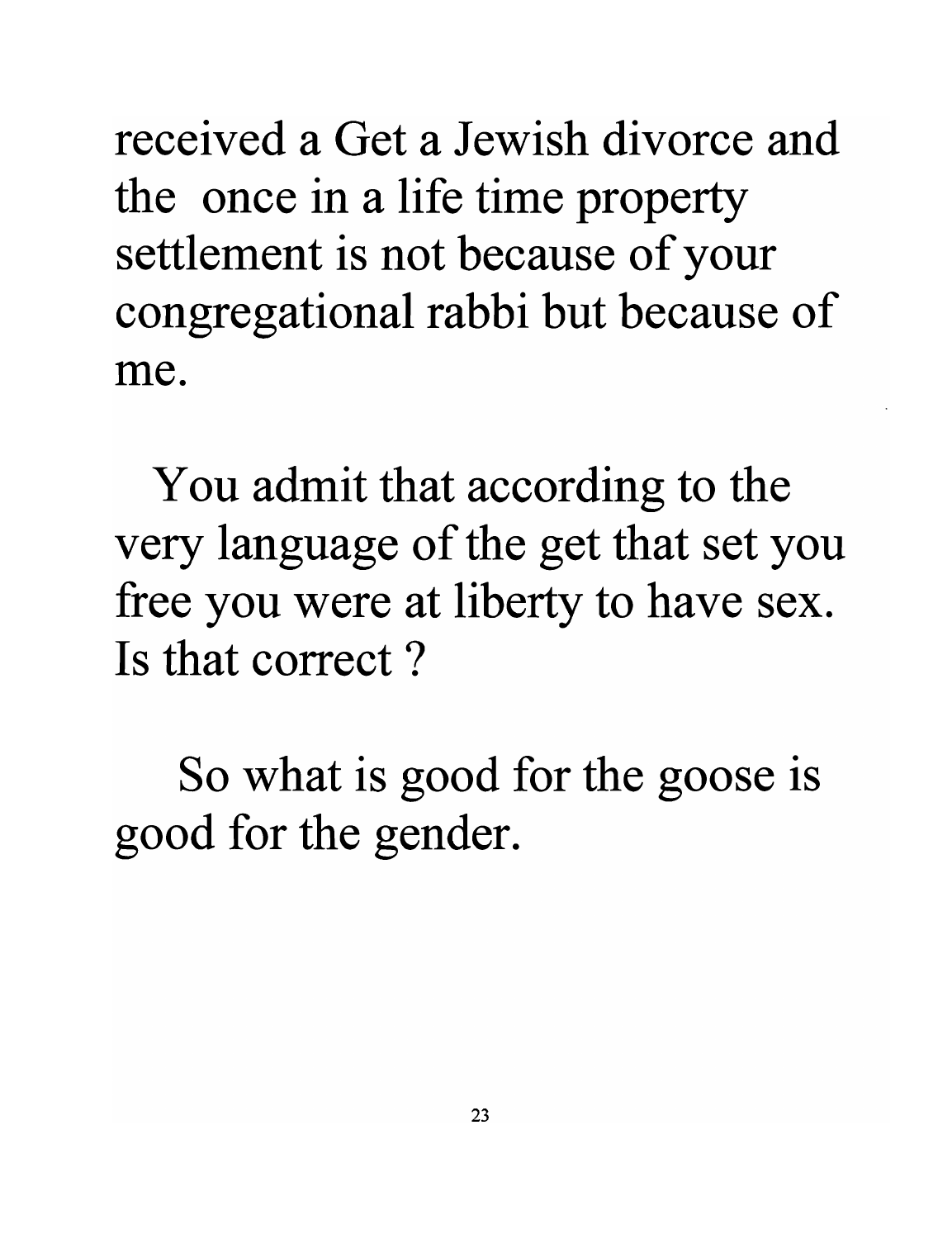Divorce yourself emotionally from your husband. You have lost nothing. Bargains like him you do not need. Let another woman have him. You will find a husband who will appreciate you for yourself

Such a man will discover that you are the most beautiful person in the world the kindest most intelligent. Cut the emotional strings to your x husband. He does not deserve you.